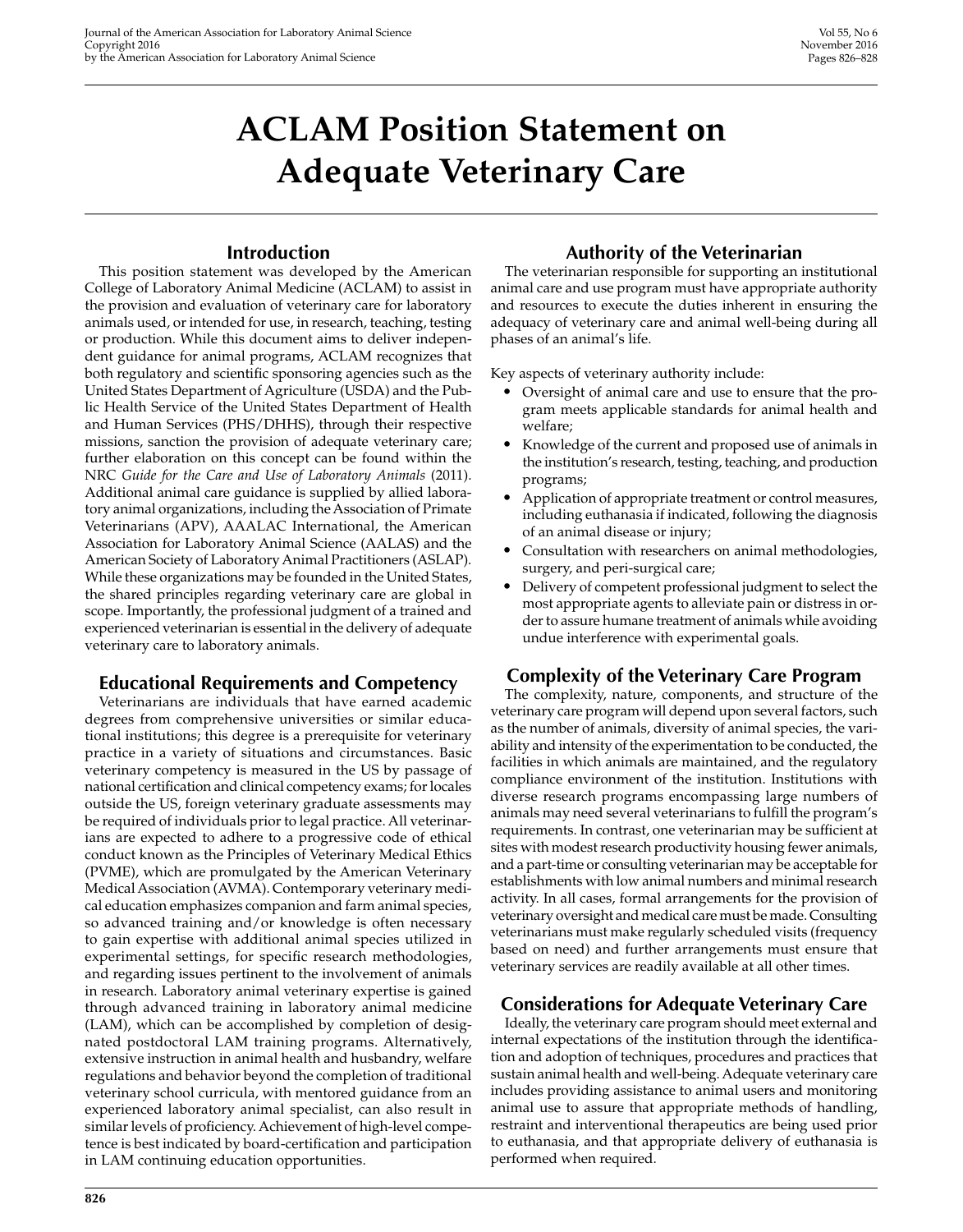Provision of adequate veterinary care involves the following primary areas of responsibility:

## 1) Animal procurement and transportation

Animals must always be acquired lawfully. Veterinarians should assist institutions in evaluating the quality of animals provided by potential vendors for suitability of use based upon research needs. Animals must be transported within and between institutions in accordance with applicable laws and regulations. Transportation methods, equipment and vehicles should be designed to minimize adverse effects on animal health and well-being.

## 2) Acclimation

Often, quarantine and acclimation programs for newly arrived animals are necessary to allow time to assess health status, allow animals to recover from the stress of shipment and provide an opportunity to adapt to the new environment. The extent of these programs depends upon several factors, including species and source of the animals, as well as their intended use. For some animals, such as those species obtained from a sole reliable sources for which their health status is known, visual inspection upon arrival may suffice. For species such as nonhuman primates, farm animals, wild animals, dogs and cats, and non-specific pathogen free rabbits and rodents, appropriate quarantine procedures may need to be undertaken for additional observations, behavioral assessments, and diagnostic testing.

#### 3) Preventative medicine

Preventative medicine programs (herd-health, vaccination and disease control measures) should be in place in keeping with the complexity of the animal care program and overall research mission. Processes should be established to protect animals within the institution from exposure to diseases; such procedures may include facility design features, containment/ isolation areas, personal protective equipment, occupational health practices and the use of standard operating procedures, and rederivation of certain animals/strains to obtain pathogenfree research subjects.

Disease surveillance is a major responsibility of the veterinarian and should include routine monitoring of colony animals for the presence of parasitic, bacterial and viral agents that may cause overt or in apparent disease. The type and intensity of monitoring necessary will depend upon professional veterinary judgment and the species, source, use and number of animals involved in research endeavors.

#### 4) Animal well-being and clinical care

Adequate veterinary care includes the promotion and monitoring of an animal's well-being before, during, and after experimentation or manipulation. Veterinary care measures should include adherence to the principle of refinement with respect to experimental procedures, study design, and clinical techniques. Animal well-being includes both physical and psychological aspects of an animal's condition and may be evaluated in terms of environmental comfort, minimization of pain and distress, appropriate social interactions (both with conspecifics and with man), species-typical behaviors, and interaction with enrichment devices.

Daily observation of all animals by qualified personnel is required; there must be a timely and accurate method for conveying any information regarding animal health, behavior and well-being to the veterinarian. Medical records (described

in a related ACLAM Position Statement) should be clear that treatments were done under the direction and advisement of the laboratory animal veterinarian.

Attention should also be given to preventing and/or treating noninfectious diseases that may disrupt research or adversely impact animal health or well-being. This may include, but is not limited to, nutritional deficiencies or toxicities, congenital defects, and unanticipated outcomes of experimental manipulation, such as genetic modification, or unintentional surgical induction of a disease state.

Access to diagnostic laboratory services is essential to veterinary medical interpretations, establishment of differential lists, and diagnoses. Laboratory services should include necropsy, histopathology, microbiology, clinical pathology, serology, and parasitology as well as other routine or specialized laboratory procedures, as needed. It is not necessary that these services be available within the animal facility if laboratories with appropriate capabilities are available and utilized.

### 5) Surgical procedures

A program of adequate veterinary care includes the timely review of all preoperative, surgical and postoperative procedures by a qualified veterinarian. The institution bears responsibility and must assure, through authority explicitly delegated to the veterinarian or to the IACUC, that only facilities with programs appropriate for the intended surgical procedures are utilized and that personnel are adequately trained and competent to perform the procedures. The veterinarian's inherent responsibility includes overseeing and assessing the adequacy of surgical monitoring and providing recommendations concerning presurgical procedures, surgical techniques, the qualifications of approved personnel to perform surgery and the provision of peri-operative care.

#### 6) Anesthesia, analgesia, and euthanasia

Written recommendations regarding the selection and use of anesthetics, analgesics, sedatives and euthanasia practices for all species used should be provided as a resource to the institution and investigators, with periodic review and revision by the veterinarian. Euthanasia methods for animals used in research, teaching, testing and production must comply with the most current AVMA Guidelines for the Euthanasia of animals.

## **Adherence to Regulations**

At least one veterinarian must be a voting member of the Institutional Animal Care and Use Committee (IACUC) and be actively involved in the review of proposed animal care and use (IACUC protocols/proposals, housing and husbandry, treatments, welfare and endpoints), regardless of the USDA humane use categorization and species selection. A further charge to the veterinarian is to serve as an authority on regulatory language and expectations to better provide relevant advice to the IACUC, Institutional Official, Principal Investigators (Researchers), facility managers and all others involved in the animal program. The Attending Veterinarian, as defined in US regulation, is to have direct or delegated responsibility for activities involving animals at the institution.

## **Conclusion**

The Diplomates of the American College of Laboratory Animal Medicine believe that adequate veterinary care is an integral component of humane animal care and use in research, teaching testing, and production. The state of animal well-being